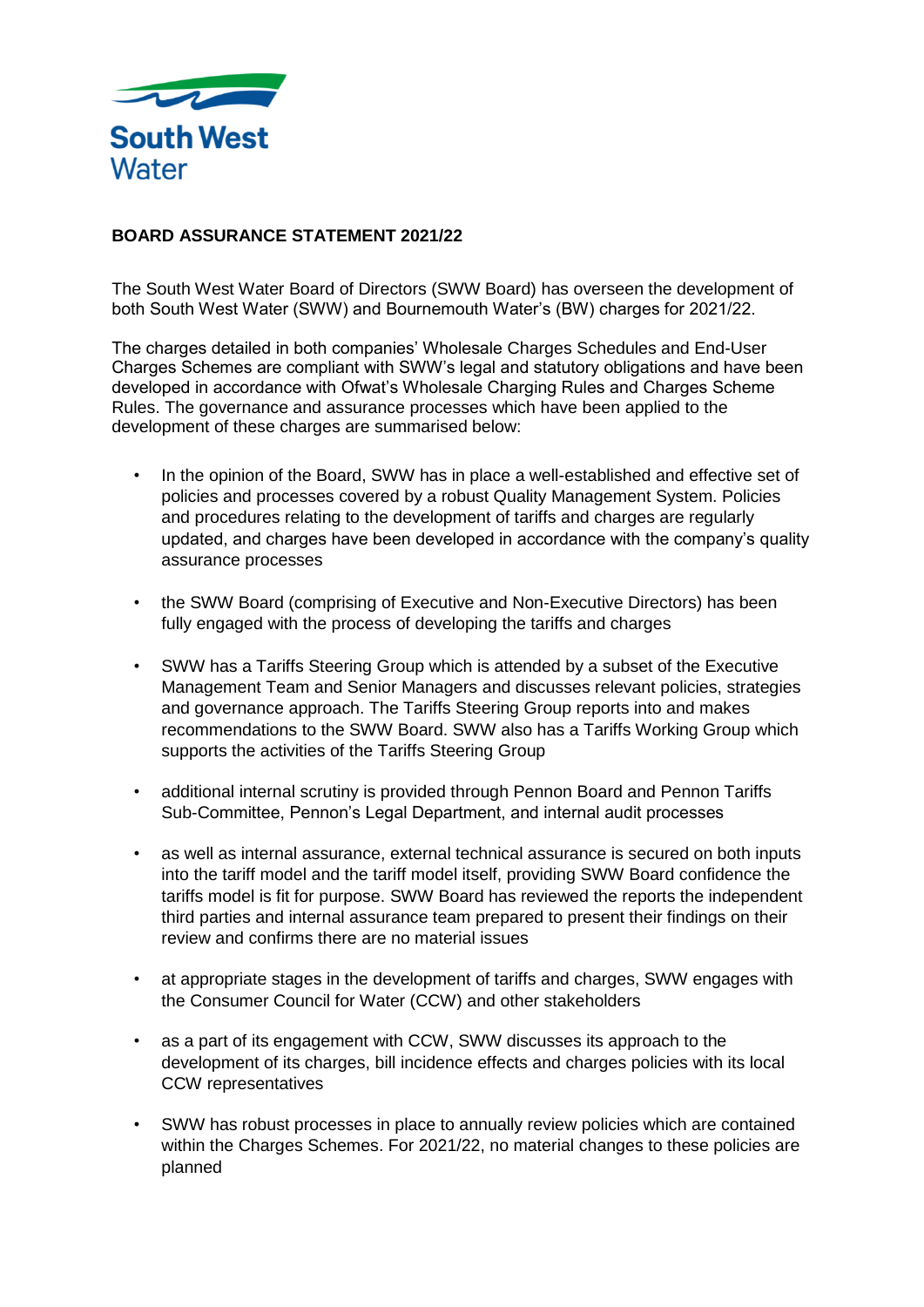

the Charges Schemes are also subject to internal review and sign off by the appropriate senior manager.

Reflecting Ofwat's requirements and through review, challenge and scrutiny at the Pennon Board and Pennon Tariffs Sub-Committee, in the development of 2021/22 charges SWW Board has:

- received board reports from the relevant business areas outlining the approach and progress in developing charges and highlighting any material issues
- been given access as required to relevant senior managers to verify information
- been presented with the findings of internal and external assurance activities
- considered SWW's legal obligations related to wholesale charges and the charges set out in its end user charges schemes
- considered the effects of the proposed charges on customers and notes that there are no significant bill increase that exceed 5%
- considered the systems and processes in place to ensure that the charges published are accurate
- considered the stakeholder engagement that has been carried out in relation to the setting of these charges and how the feedback received on indicative charging proposals was reflected in the final charges
- considered the changes between indicative and final wholesale charges. As highlighted at indicative stage, there remained two outstanding areas of assumptions which have been updated for final charges. These were:
	- $\circ$  update to CPIH applied to allowed revenue following publication on 16 December, after the date of indicative charge publication
	- o consumption volume, customer numbers and other related assumptions where significant uncertainty existed and continues to exist in relation to the ongoing COVID-19 pandemic.
- considered the movements between indicatives and final charges as being expected, although do not result in significant bill impacts for customers.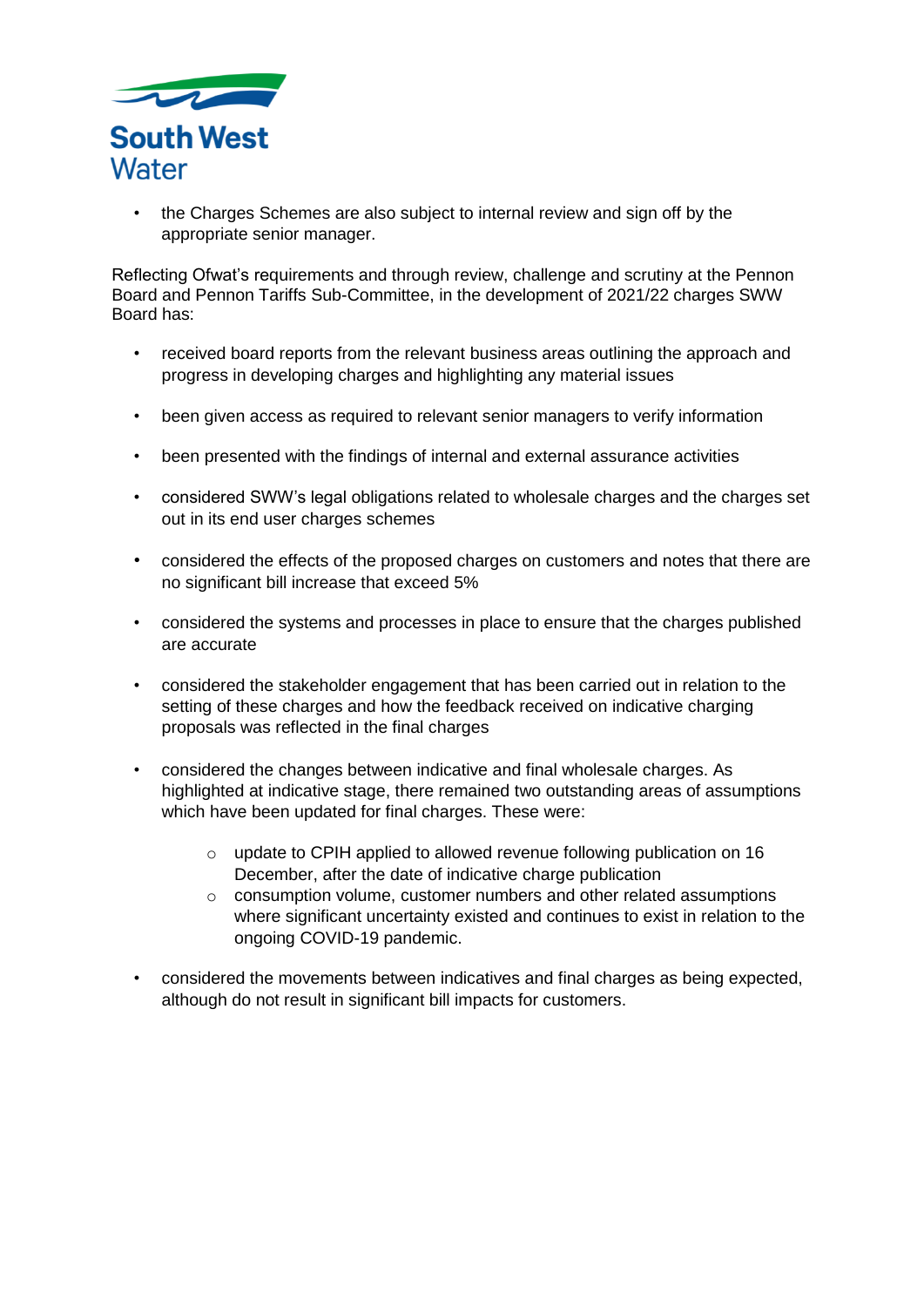

## **Directors Statement**

The Board considers that in preparing and approving the wholesale charges and charges schemes SWW has, using the best information available at the current time, applied the processes, procedures, governance and internal systems of control described above.

The Board notes that key assumptions used to prepare charges schemes are subject to a greater degree of uncertainty than is usual due to the COVID-19 pandemic.

Due to the strong governance and assurance processes applied during the development of the final wholesale and household charges, SWW Board can confirm:

- in their opinion, the wholesale and end-user charges, charges schedules and charges schemes are consistent with SWW's legal obligations in relation to wholesale and end-user charges
- it has carefully considered the impact of the new charges on customer bills for different customer groups although notes that there are no significant bill increases which exceed 5%
- the appropriate engagement was carried out with relevant stakeholders, including CCW, in a timely and effective manner, and is satisfied with this engagement and feedback in developing the final charges
- it has satisfied itself that appropriate systems and processes are in place to ensure that the charges are accurate
- it has carefully considered the changes between indicative and final wholesale charges.

SWW Board considers the process that SWW has gone through in setting the 2021/22 wholesale and end-user charges for both SWW and BW is sufficient to ensure that in all material aspects the wholesale Charges Schedules and End-User Charges Schemes comply with the relevant legal and statutory obligations and have been developed in accordance with Ofwat's Wholesale Charging Rules and Charges Scheme Rules.